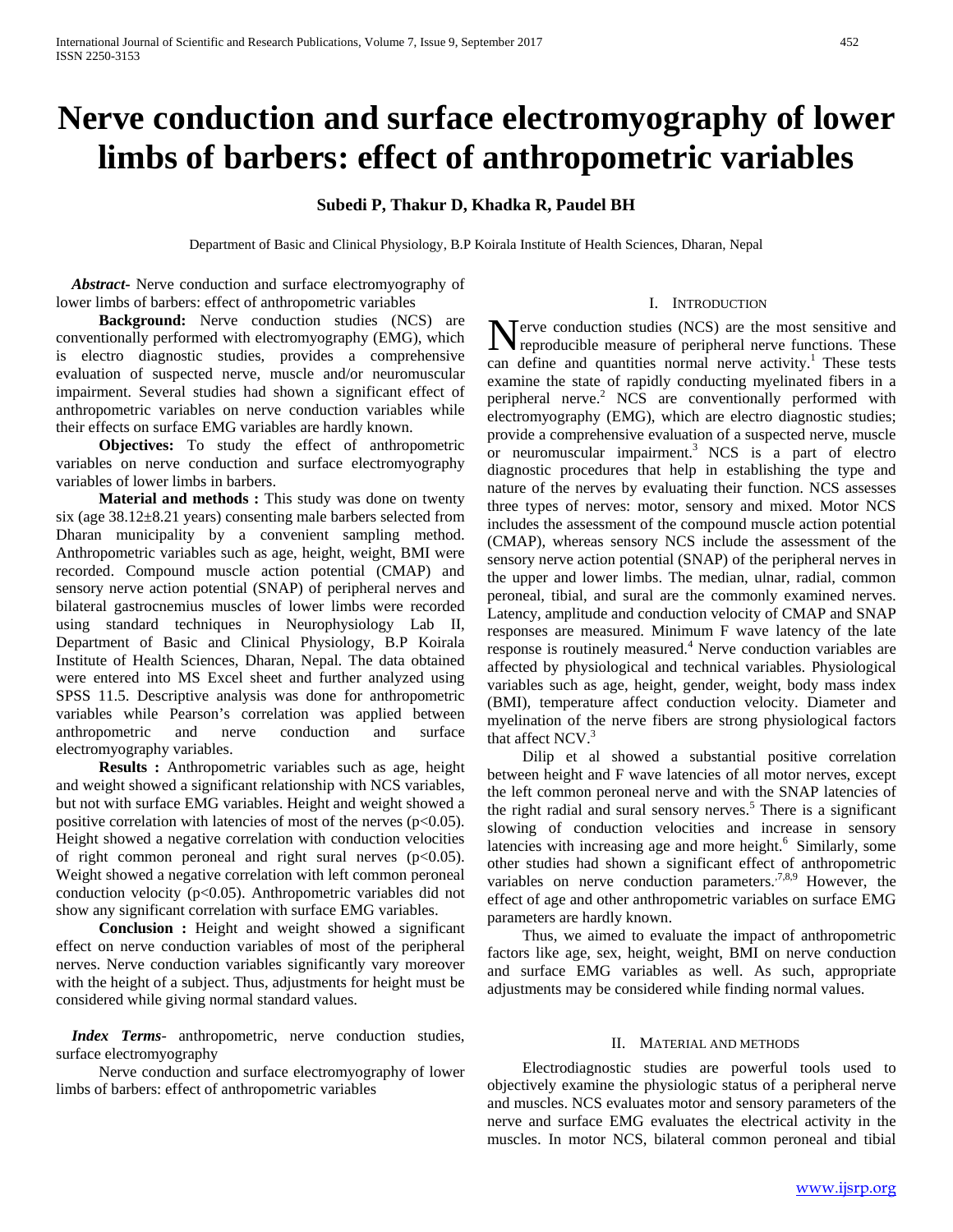nerves while in sensory NCS, bilateral sural nerves were assessed. Surface EMG of bilateral gastrocnemius muscles was recorded.

 We conducted the study at Neurophysiology Lab II of BPKIHS. Twenty six healthy male barbers of 20-50 years from Dharan municipality were selected by a convenient sampling method. Those barbers with history of diabetes, neuropathy or neuromuscular disorder were excluded. Subjects were explained about the study procedure in detail and informed written consent was taken before the electrophysiological test. Anthropometric, NCS and surface EMG variables were studied.

 Both NCS and surface EMG of lower limbs were recorded using Digital Nihon Kohden (NM-420S, H36, Japan). Both tests were performed by placing the participants in lying down position.

## **Recording of motor NCS: <sup>3</sup>**

 The stimulator with water soaked tips was used for nerve stimulation. The stimulating electrodes were placed on the skin overlying the nerve at two sites along the course of a nerve. The recording and reference electrodes were placed over the muscle supplied by the nerve being tested using a belly tendon montage i.e. active electrode placed on the center of the muscle belly and the reference electrode placed distally, over the tendon of the muscle. The ground electrode was placed between stimulating and recording electrodes. The current of stimulator was initially set to zero, then gradually increased with successive stimuli. A CMAP appeared that grew larger and larger with the increasing current. When current was increased to the point that CMAP was no longer increasing in size the current was increased by another 20% to ensure supra maximal stimulation. For each nerve, latency, and amplitude of CMAP were recorded. The trace was stored and the stimulating electrode moved proximally to a second stimulation site. Distance between the two sites was measured and fed into the machine for calculation of nerve conduction velocity (NCV).

 For the recording of F waves of motor nerve, the stimulator was placed at the distal site of stimulation with cathode facing proximally. Minimum, maximum and mean latencies of F waves were recorded.

# **Recording of sensory NCS: 3**

 Antidromic method of stimulation was employed for sural sensory nerve. Twenty stimuli were averaged. Onset latency, SNAP amplitude and NCV were recorded.

# **Recording of SEMG: <sup>10</sup>**

 Surface EMG of bilateral gastrocnemius muscles was done. The skin over the muscle was cleaned with a Skin Pure gel. The electrodes were placed on the skin area and secured by a tape. Active electrode was placed on the center of the muscle belly and a reference electrode was placed distally, over the tendon of the muscle. Ground electrode was also placed on the limb. The electrode diameter was about 12 mm and kept 20 mm apart on the muscle to be tested.

 The sensitivity and the speed were kept at 100 microvolt and 10 milliseconds per division respectively. Motor unit action potentials (MUAPs) were assessed for its frequency, amplitude and duration manually according to the machine calibration.

The data were entered into MS Excel and analyzed by SPSS 11.5 version.

#### III. RESULTS

 As data were normally distributed, Pearson's correlation was applied for correlating anthropometric variables with NCS and surface EMG variables. Anthropometric variables such as age, height, weight showed a significant relationship with NCS but not with surface EMG variables.

#### **Table 1: Anthropometric variables**

|               | Age $(yrs)$ | Height<br>(m) | Weight<br>(Kg)                                           | BMI<br>(Kg/m <sup>2</sup> ) |
|---------------|-------------|---------------|----------------------------------------------------------|-----------------------------|
| $Mean \pm SD$ |             |               | $\vert$ 38.12±8.21   1.65±0.07   63.73±8.93   23.15±2.41 |                             |

### **Table 2: Correlation of anthropometric variables with NCS variables**

| <b>NCS</b>                    | Anthropometric | Pearson's          | P value |
|-------------------------------|----------------|--------------------|---------|
| <b>Variables</b>              | variables      | <b>Correlation</b> |         |
| RTPLat (ms)                   | Height         | 0.587              | 0.003   |
| RTDLat (ms)                   | Height         | 0.487              | 0.016   |
| RTDAmp (mv)                   | Height         | 0.109              | 0.612   |
| RTNCV (m/s)                   | Height         | $-0.307$           | 0.144   |
| LTDLat (ms)                   | Height         | 0.326              | 0.12    |
| LTDAmp (mv)                   | Height         | 0.042              | 0.844   |
| LTNCV (m/s)                   | Height         | $-0.197$           | 0.356   |
| RCPPLat (ms)                  | Height         | 0.562              | 0.004   |
| <b>RCPNCV</b>                 | Height         | $-0.570$           | 0.004   |
| (ms)                          |                |                    |         |
| $\overline{\text{RSOL}}$ (ms) | Height         | 0.415              | 0.04    |
| RSAmp (µv)                    | Height         | $-0.094$           | 0.663   |
| RSNCV(m/s)                    | Height         | $-0.414$           | 0.04    |
| $LSOL$ (ms)                   | Height         | 0.351              | 0.093   |
| LSAmp (µv)                    | Height         | 0.159              | 0.457   |
| LSNCV (m/s)                   | Height         | $-0.35$            | 0.094   |
| LTFmin (ms)                   | Height         | 0.673              | 0.001   |
| RTFmin (ms)                   | Height         | 0.526              | 0.008   |
| LCPFmin (ms)                  | Height         | 0.555              | 0.03    |
| RCPFmin (ms)                  | Height         | 0.49               | 0.054   |
| RTPLat (ms)                   | Weight         | 0.432              | 0.03    |
| RTPAmp (mv)                   | Weight         | $-0.199$           | 0.352   |
| RTNCV (m/s)                   | Weight         | $-0.19$            | 0.374   |
| LCPPLat (ms)                  | Weight         | 0.399              | 0.053   |
| <b>LCPPAmp</b>                | Weight         | $-0.043$           | 0.843   |
| (mv)                          |                |                    |         |
| <b>LCPNCV</b>                 | Weight         | $-0.445$           | 0.02    |
| (m/s)                         |                |                    |         |
| RCPPLat (ms)                  | Weight         | 0.44               | 0.03    |
| <b>RCPPAmp</b>                | Weight         | $-0.123$           | 0.567   |
| (mv)                          |                |                    |         |
| <b>RCPNCV</b>                 | Weight         | $-0.404$           | 0.05    |
| (m/s)                         |                |                    |         |
| LTFmin (ms)                   | Weight         | 0.424              | 0.03    |
| RTFmin (ms)                   | Weight         | 0.454              | 0.02    |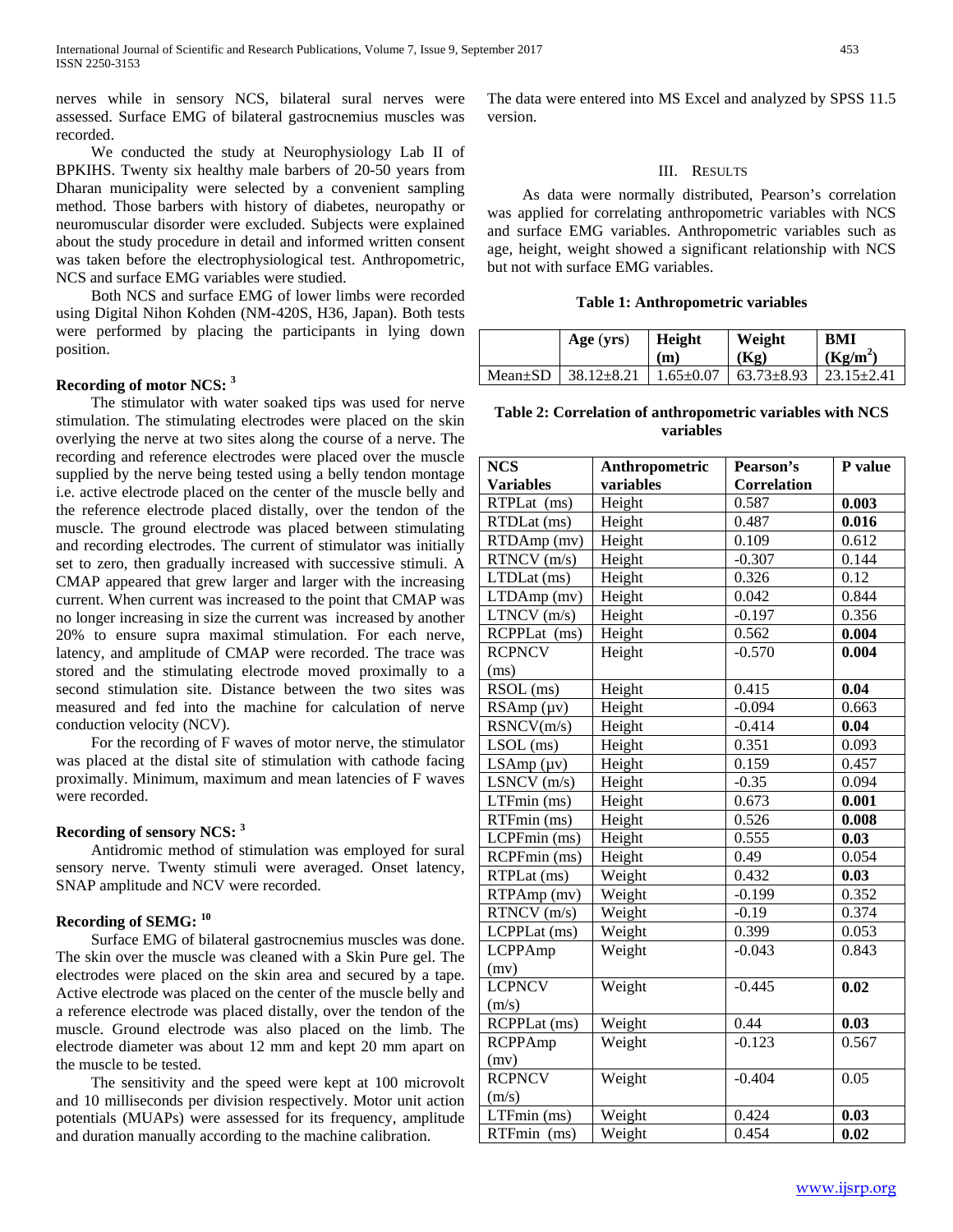| LCPFmin (ms)   | Weight | 0.564    | 0.03  |
|----------------|--------|----------|-------|
| RCPFMin (ms)   | Weight | 0.466    | 0.06  |
| RTPLat (ms)    | LL     | 0.570    | 0.04  |
| RTPAmp (mv)    | LL     | $-0.072$ | 0.737 |
| RTNCV(m/s)     | LL     | $-0.344$ | 0.1   |
| <b>LCPPLat</b> | LL     | 0.411    | 0.04  |
| (ms)           |        |          |       |
| <b>LCPNCV</b>  | LL     | 0.347    | 0.096 |
| (m/s)          |        |          |       |
| <b>RCPPLat</b> | LL     | 0.678    | 0.001 |
| (ms)           |        |          |       |
| <b>RCPPAmp</b> | LL     | $-0.013$ | 0.951 |
| (mv)           |        |          |       |
| <b>RCPNCV</b>  | LL     | $-0.700$ | 0.001 |
| (m/s)          |        |          |       |
| $LSOL$ (ms)    | LL     | 0.382    | 0.065 |
| LSAmp (µv)     | LL     | 0.109    | 0.613 |
| $LSNCV$ (m/s)  | LL     | $-0.480$ | 0.01  |
| RSOL (ms)      | LL     | 0.511    | 0.001 |
| RSAmp (µv)     | LL     | $-0.654$ | 0.768 |
| RSNCV (m/s)    | LL     | $-0.566$ | 0.004 |
| LTFmin (ms)    | LL     | 0.618    | 0.001 |
| LCPFmin (ms)   | LL     | 0.656    | 0.01  |
| RTFmin (ms)    | LL     | 0.500    | 0.01  |
| RCPFmin (ms)   | LL     | 0.694    | 0.003 |

 †ms- millisecsonds, m/s- meter/ second, RTPLat- right tibial proximal latency, RTDAmp- right tibial distal amplitude, RTNCV- R right tibial nerve conduction velocity, LTDLat- left tibial distal latency, LTDAmp- left tibial distal amplitude, LTNCV- left tibial nerve conduction velocity, RCPPLat- right common peroneal proximal latency, RCPNCV- right common peroneal nerve conduction velocity, RSOL- right sural onset latency, RSAmp- right sural amplitude, RSNCV- right sural nerve conduction velocity, LSOL- left sural onset latency, LSAmp- left sural amplitude, LSNCV- left sural nerve conduction velocity, LTFMin- left tibial F wave minimum latency, RTFMin- right tibial F wave minimum latency, LCPFMin- left common peroneal F wave minimum latency, RCPFMin- right common peroneal F wave minimum latency

**Table 3: Correlation of with anthropometric variables with surface EMG variables**

| Surface      | Anthropometric | Pearson's   | P value |
|--------------|----------------|-------------|---------|
| <b>EMG</b>   | variables      | correlation |         |
| variables    |                |             |         |
| <b>LGAOA</b> | Height         | $-0.055$    | 0.799   |
| <b>LGFOA</b> | Height         | 0.184       | 0.39    |
| <b>LGAOR</b> | Height         | $-0.07$     | 0.745   |
| <b>LGFOR</b> | Height         | 0.145       | 0.499   |
| <b>RGAOA</b> | Height         | $-0.14$     | 0.514   |
| <b>RGFOA</b> | Height         | 0.026       | 0.903   |
| <b>RGAOR</b> | Height         | $-0.043$    | 0.842   |
| <b>RGFOR</b> | Height         | $-0.043$    | 0.842   |
| <b>LGAOA</b> | Weight         | $-0.216$    | 0.311   |
| <b>LGFOA</b> | Weight         | 0.255       | 0.228   |
| <b>LGAOR</b> | Weight         | $-0.207$    | 0.331   |

| 0.03  | <b>LGFOR</b> | Weight | 0.229    | 0.281 |
|-------|--------------|--------|----------|-------|
| 0.06  | <b>RGAOA</b> | Weight | $-0.267$ | 0.208 |
| 0.04  | <b>RGFOA</b> | Weight | 0.274    | 0.195 |
| 0.737 | <b>RGAOR</b> | Weight | $-0.24$  | 0.259 |
| 0.1   | <b>RGFOR</b> | Weight | 0.373    | 0.073 |

# IV. DISCUSSION

 Our study showed a positive correlation of the right tibial and right common peroneal proximal latencies with height and a significant negative correlation with right common peroneal conduction velocity. Right sural onset latency is positively correlated with height while conduction velocity was negatively correlated. The lower limb length showed a positive correlation with latencies of most of the nerves while a negative correlation was noted with right common peroneal conduction velocity and bilateral sural sensory conduction velocities. Length of a nerve depends upon the height of an individual thus, taller persons showed longer latencies and velocity depends upon latency, hence longer the latency, slower is the conduction velocity.

 Similarly, a significant positive correlation was found between height and F wave latencies of all motor nerves tested except the right common peroneal nerve. Most of the studies showed a direct relationship of latencies with a height of an individual. Peioglou HS et al and Lin KP et al found a strong positive correlation between the F wave latencies and height.<sup>11,12</sup> Likewise, in a study done by Puksa et al the minimal latency of the F wave was found to increase with height in studies on the upper and lower limbs.  $13$ 

 Rivner MH et al found that height was positively correlated with the latencies of the sural, peroneal, tibial and median nerves.<sup>14</sup> It showed a negative correlation with the conduction velocities of the bilateral ulnar motor and the left median sensory nerves. Takono et al supported the possibility of an inverse correlation of the conduction velocity of the ulnar nerve with height.<sup>15</sup> Saaed et al found an increase of the latency of sural sensory nerve with increasing height.<sup>16</sup>

 A negative correlation between distal fiber diameter and height may best explain both decreased conduction velocity and amplitude. Campbell proposed that a decrease in diameter occurs abruptly at a given distance from the cell body.  $17$  Our results duplicated those of others who have found a strong negative correlation between height and either sural or peroneal conduction velocity.

 In brief, this study explores the effect of anthropometric variables on nerve conduction study parameters of the motor and sensory nerves. Our study findings are along with many other previous reports. Clinical recognition of this height effect on NCS parameters is important, otherwise an individual with mildly slowed peripheral nerve conduction velocity solely related to tall height may be considered as abnormal.

 Likewise, F wave minimum latencies were found to be positively correlated with weight for most of the tested nerves. There were positive correlation of weight with proximal latencies of right tibial and common peroneal nerves, meanwhile weight showed a negative correlation with left common peroneal conduction velocity. Buschbacher et al showed that individuals with higher body weights have longer latencies of median,